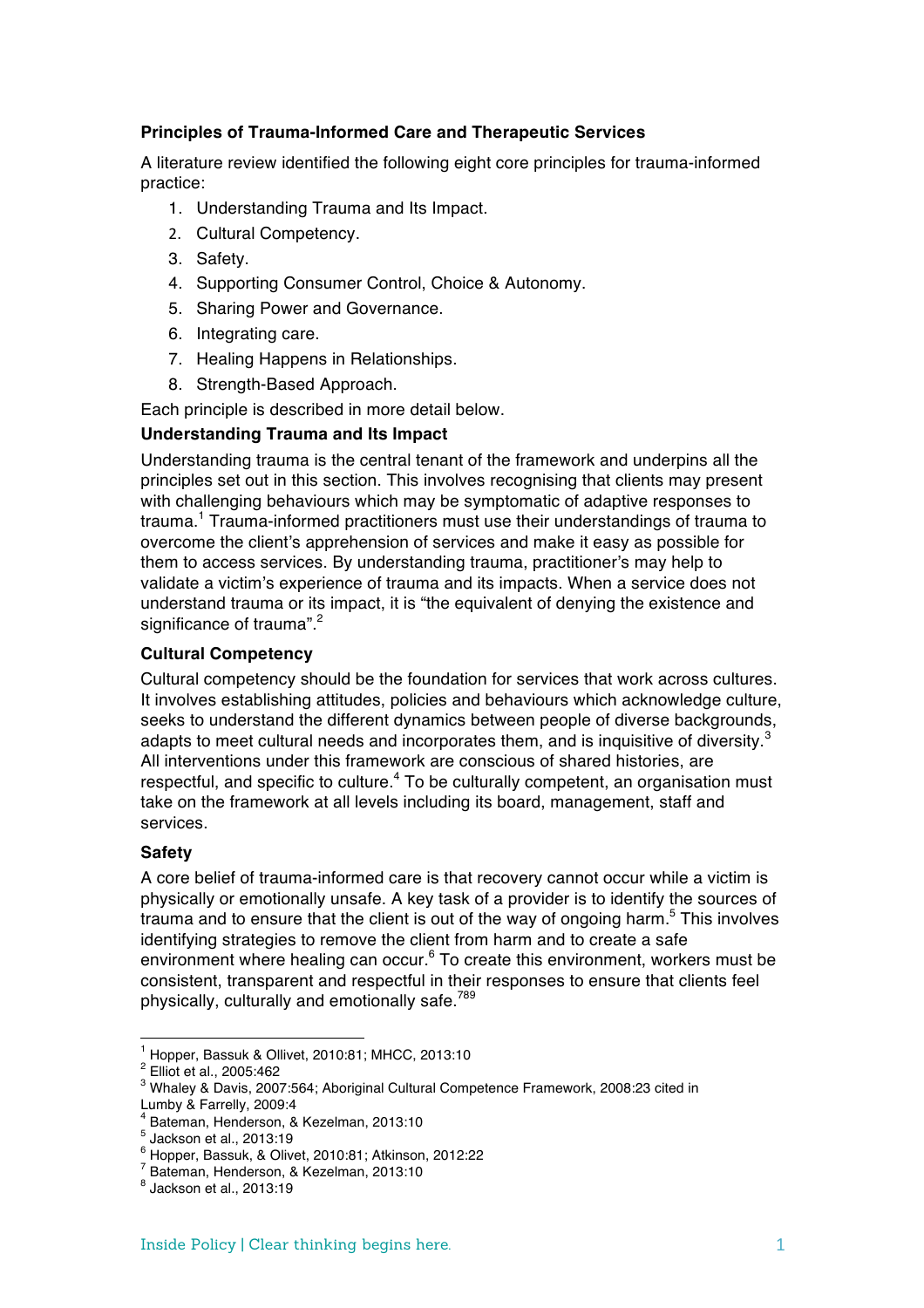# **Supporting Consumer Control, Choice & Autonomy**

For trauma-informed therapeutic services to be effective, they need to establish client control and autonomy so that the client feels strengthened and competent at the end of the program. Control over services and their treatment helps a client to regain a sense of control over their lives and decisions, and rebuild their sense of autonomy.<sup>10</sup> This involves providing opportunities for clients to be engaged with all aspects of the service, to be in charge of decisions and to collaborate in goal setting. Services need to collaborate with clients on their treatment and need to keep the client informed of any changes;<sup>11</sup> allowing the client to choose their treatment can be very empowering.<sup>12</sup> A key element to success is creation of 'predictable environments' where clients know what to expect and have control over the space.<sup>13</sup> One helpful aspect may be outlining what the service can provide and setting out with clients what is expected from the service and from them. Though anecdotal evidence, it has been reported by Maari Maa Health that when they set out behavioural expectations for their community members they found reductions in aggression and threats.<sup>14</sup>

### **Sharing Power and Governance**

Within the trauma-informed framework, sharing power and governance refers to equalising power differential through the promotion of democracy within the organisational structures, allowing those at all levels of the organisation to contribute to decision making and review of policies and procedures, and recruiting those with lived-experiences onto the board.<sup>15</sup> Being community owned and controlled is one key element of effectively addressing family violence within Indigenous communities.<sup>16</sup>

# **Integrating Care**

As mentioned in the section on *Safety*, clients benefit when services are integrated and provide a holistic response to their needs. Under the common understanding of trauma-informed care, services need to be brought together to provide support for all facets of the individual whether emotional, physical, spiritual, social, or cultural.<sup>17</sup> Currently, spiritual and cultural elements of a person's wellbeing have been considerably overlooked by mainstream services but are necessary for a holistic approach to recovery from trauma.  $18$  It is only through bridging the gap between services and providing an integrated approach that the complex needs of clients can be addressed. Many women presenting to family violence services will also experience homelessness, substance abuse, and mental health problems.<sup>19</sup> Services must be integrated to improve the client's prospects for recovery.

### **Healing Happens in Relationships**

Creation of authentic relationships aids healing and recovery of trauma survivors by restoring core neural pathways.<sup>20</sup> The creation of a 'therapeutic alliance' between a

 $^9$  Lumby and Farrelly, 2009:11<br> $^{10}$  Bateman, Henderson, & Kezelman, 2013:10; Atkinson, 2012:33

<sup>&</sup>lt;sup>11</sup> Atkinson, 2012:33<br>
<sup>12</sup> Hopper, Bassuk, & Olivet, 2010:82<br>
<sup>13</sup> Ibid.<br>
<sup>14</sup> Grealy, Milward & Farmer, 2015:35<br>
<sup>15</sup> Bateman, Henderson, & Kezelman, 2013:11; Atkinson, 2012:33; Procter et al., 2017:18<br>
<sup>16</sup> Memmott et